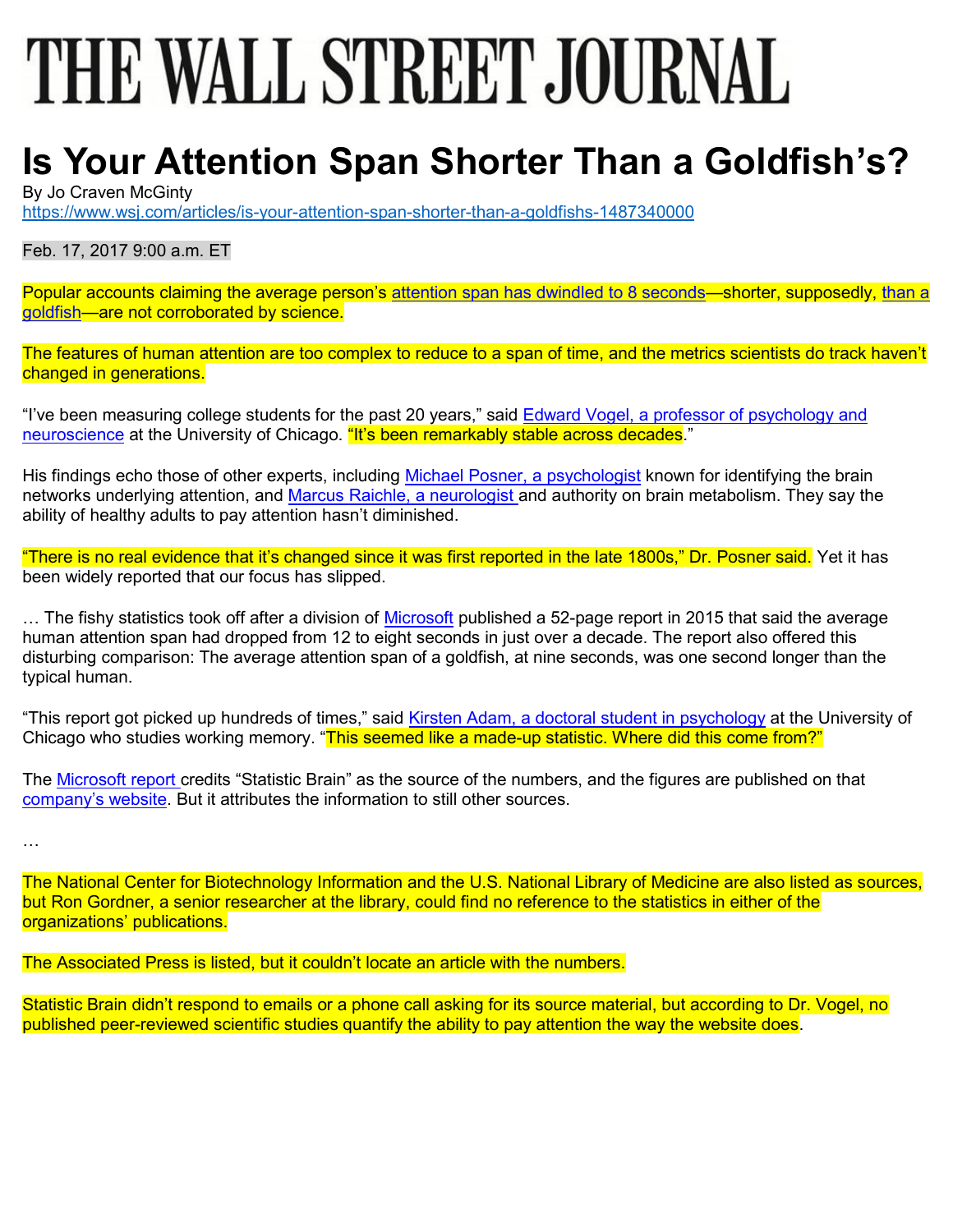Shop

## **NEWS**

## **Busting the attention span myth**

http://www.bbc.com/news/health-38896790 By Simon Maybin BBC World Service

#### 10 March 2017

You probably won't get to the end of this article. Everyone knows our attention spans are getting shorter. It's just obvious. Or is it?

In the always-connected world of social media, smartphones and **hyperlinks** in the middle of everything you read, it can feel that much harder to stay focused.

And there are statistics too. They say that the average attention span is down from 12 seconds in the year 2000 to eight seconds now. That is less than the nine-second attention span of your average goldfish.

You might have seen those stats in Time magazine, the Telegraph, the Guardian, USA Today, the New York Times or the National Post. Maybe you heard a Harvard academic citing them on US radio. Or perhaps you read the management book Brief.

But if you pay a bit more attention to where the statistics come from, the picture is much less clear.

All those references lead back to a 2015 report by the Consumer Insights team of Microsoft Canada, who surveyed 2,000 Canadians and also studied the brain activity of 112 people as they carried out various tasks.

However, the figure that everyone picked up on - about our shrinking attention spans - did not actually come from Microsoft's research. It appears in the report, but with a citation for another source called Statistic Brain.

A quick Google and it is easy to find where they got it from. The Statistic Brain website looks pretty trustworthy too. It even says they "love numbers, their purity, and what they represent" - just the kind of people with whom we, at More or Less, can get along.

As if to prove it, the number-lovers at Statistic Brain source all their figures. But the sources are infuriatingly vague.

And when I contact the listed sources - the National Center for Biotechnology Information at the US National Library of Medicine, and the Associated Press - neither can find any record of research that backs up the stats.

My attempts to contact Statistic Brain came to nothing too.

I have spoken to various people who dedicate their working lives to studying human attention and they have no idea where the numbers come from either.

#### 'Task-dependent'

In fact, they think the idea that attention spans are getting shorter is plain wrong.

"I don't think that's true at all," says Dr Gemma Briggs, a psychology lecturer at the Open University.